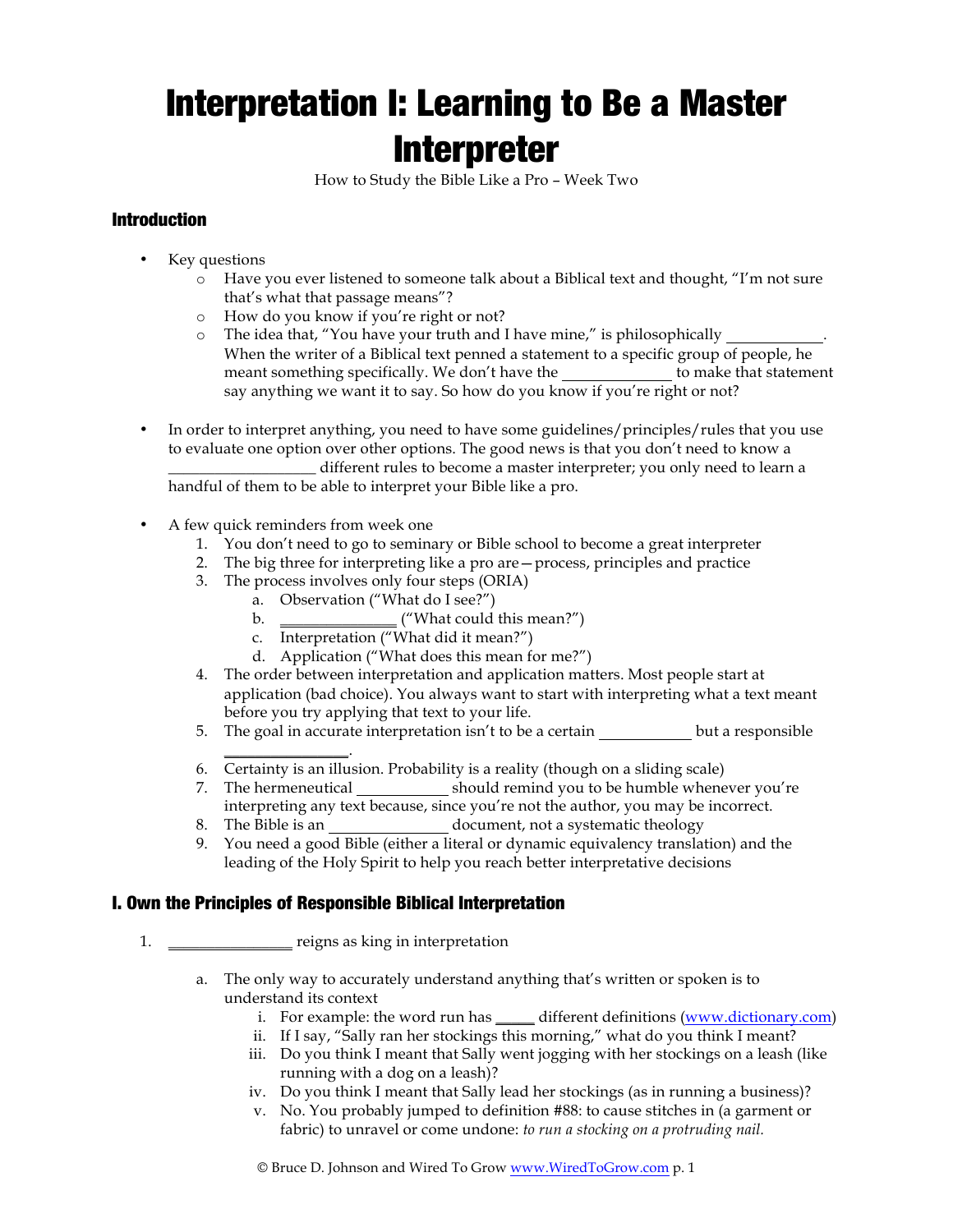- vi. Why? Context
- b. Context is a virtual cycle
	- i. You understand the parts by the
	- ii. And you understand the whole by the
- c. Biblically, you have multiple kinds of contexts to consider
	- i. \_\_\_\_\_\_\_\_\_\_\_\_\_\_\_\_\_\_ context (words > sentences > paragraphs > chapters > books > testaments (NT/OT) > the entire Bible)
	- ii. \_\_\_\_\_\_\_\_\_\_\_\_\_\_\_\_\_\_ context (language, time, culture, government, philosophy, social structures, audience, economics, social customs, etc.)

*"So then, whoever eats the bread or drinks the cup of the Lord in an unworthy manner will be guilty of sinning against the body and blood of the Lord. Everyone ought to examine themselves before they eat of the bread and drink from the cup. For those who eat and drink without discerning the body of Christ eat and drink judgment on themselves. That is why many among you are weak and sick, and a number of you have fallen asleep. But if we were more discerning with regard to ourselves, we would not come under such judgment. Nevertheless, when we are judged in this way by the Lord, we are being disciplined so that we will not be finally condemned with the world. So then, my brothers and sisters, when you gather to eat, you should all eat together. Anyone who is hungry should eat something at home, so that when you meet together it may not result in judgment."* 1 Cor. 11:27-34

iii. Geographic context (locations, terrain, distances, etc.)

*"To the angel of the church in Laodicea write: These are the words of the Amen, the faithful and true witness, the ruler of God's creation. I know your deeds, that you are neither cold nor hot. I wish you were either one or the other! So, because you are lukewarm—neither hot nor cold—I am about to spit you out of my mouth."* Rev. 3:14-16

- iv. Theological context (NT/OT, The whole Bible, recipients, adversaries, other cultures, etc.)
- v. Authorial context (what else has that author said on that subject, their perspectives, flow of their argument, when they wrote, etc.)
- d. The key principle: Never attempt to interpret a biblical text apart from its context

Note: The original text didn't have any chapters, paragraphs or punctuation—translators added them. So make sure you read the verses surrounding the ones you're attempting to study.

2. Interpret in light of the \_\_\_\_\_\_\_\_\_\_\_\_\_\_\_\_\_\_\_\_ of the author (i.e. the meaning of a text is the author's original intended meaning—not what we'd like it to be)

> *"But these are written that you may believe that Jesus is the Messiah, the Son of God, and that by believing you may have life in his name."* John 20:31

- 3. A text cannot mean what it never meant
	- a. Power (dunamis) = Paul couldn't have been referring to dynamite because it wasn't invented until 1867
	- b. Rev. 3:20 to The Church at Laodicea

*"Here I am! I stand at the door and knock. If anyone hears my voice and opens the door, I will come in and eat with that person, and they with me."*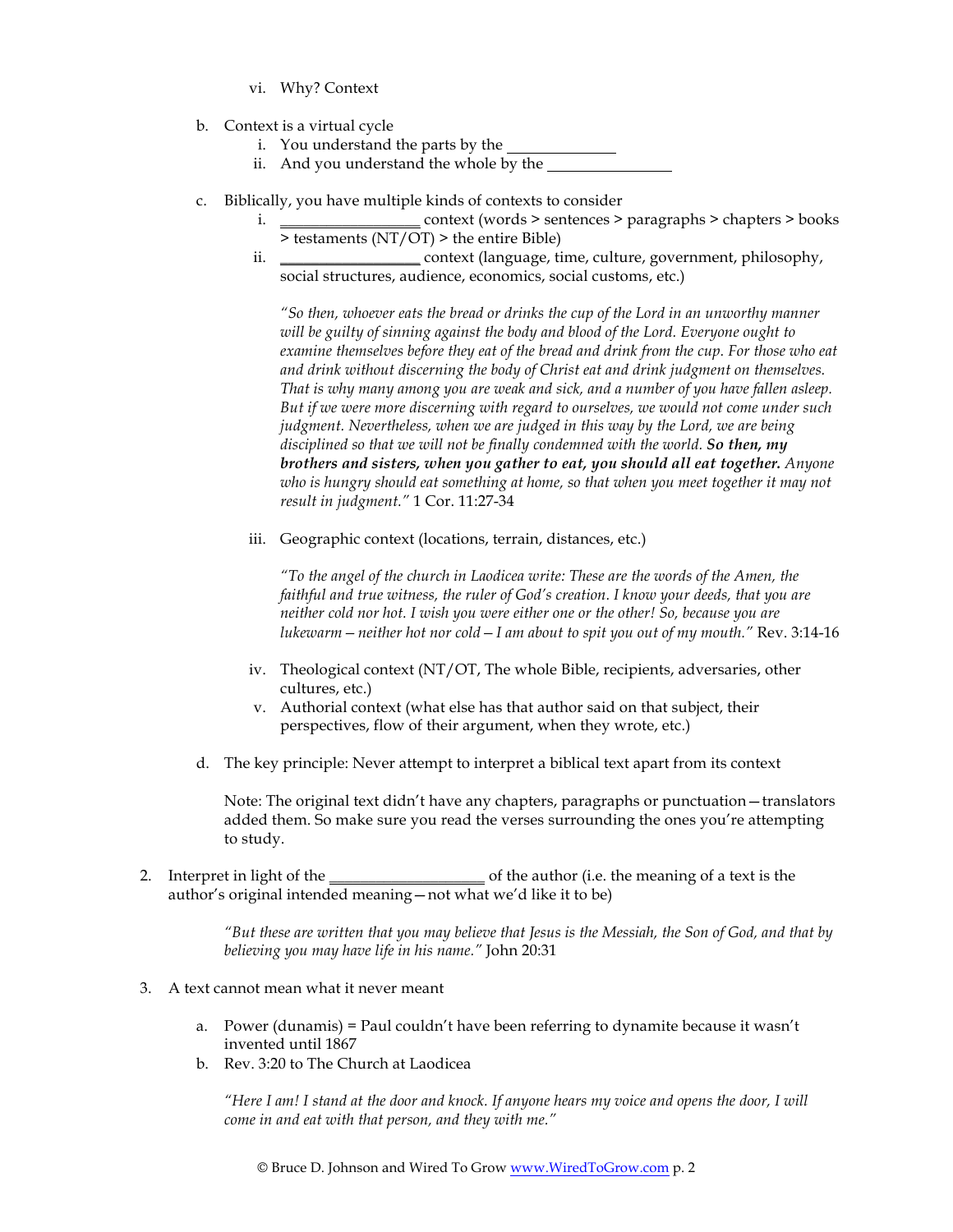c. Prov. 29:18

*"Where there is no vision, the people perish: but he that keepeth the law, happy is he." KJV*

*"Where there is no revelation, people cast off restraint; but blessed is the one who heeds wisdom's instruction." NIV*

- 4. Interpret according to the normal rules of language
	- a. If the text of a book of the Bible conveys a historical event such as, "*Jesus walked on water*," (Mt. 14:25) the plain meaning would be that Jesus literally walked on water
	- b. If, on the other hand, we have recorded that Jesus said, "*I am the bread of life*," (Jn. 6:41) the plain meaning would not be that he's a physical loaf of bread. The literal interpretation would be that Jesus was using a metaphor to describe an idea.
	- c. One of the more common figurative options that tends to trip church people up is that of hyperbole. For example, if a sports writer today penned the following words, "The entire city of Cleveland turned out to greet the Cavs after winning the NBA Championships," you do not assume that over 2M people showed up. So, don't get hung up on hyperbole. The idea is, "A lot of people showed up."

*"And so John the Baptist appeared in the wilderness, preaching a baptism of repentance for the forgiveness of sins. The whole Judean countryside and all the people of Jerusalem went out to him."*  Mark 1:4-5

- 5. Interpret each word in light of its context (Note: words do \_\_\_\_\_ always mean the same thing in every sentence)
	- *a. "Flee from sexual immorality. All other sins a person commits are outside the body, but whoever sins sexually, sins against their own body. Do you not know that your bodies are temples of the Holy Spirit, who is in you, whom you have received from God? You are not your own; you were bought at a price. Therefore honor God with your bodies." 1 Cor. 6:18-20*
	- *b. "Don't you know that you yourselves are God's temple and that God's Spirit dwells in your midst? If anyone destroys God's temple, God will destroy that person; for God's temple is sacred, and you together are that temple." 1 Cor. 3:16-17*
- 6. Interpret each word in light of its context
	- a. Church (Ekklesia) "called out ones" or "assembly"
	- b. Boundary stones

*"Do not move an ancient boundary stone, set up by your ancestors."* Prov. 22:28

Boundary stones marked where one person's land ended and another person's started

- 7. Interpret the in light of the more clear (i.e. if five verses are pretty clear and obvious and one isn't, go with the five). Similarly, avoid basing any doctrine on an obscure passage.
	- *a. "Now if there is no resurrection, what will those do who are baptized for the dead? If the dead are not raised at all, why are people baptized for them?" 1 Cor. 15:29*
- 8. Interpret in light of the of theology (OT > NT, Gospels > Revelation) and be careful about automatically translating what's said to Israel to the church.

*"All these I have kept," the young man said. "What do I still lack?" Jesus answered, "If you want to be perfect, go, sell your possessions and give to the poor, and you will have treasure in heaven.* 

© Bruce D. Johnson and Wired To Grow www.WiredToGrow.com p. 3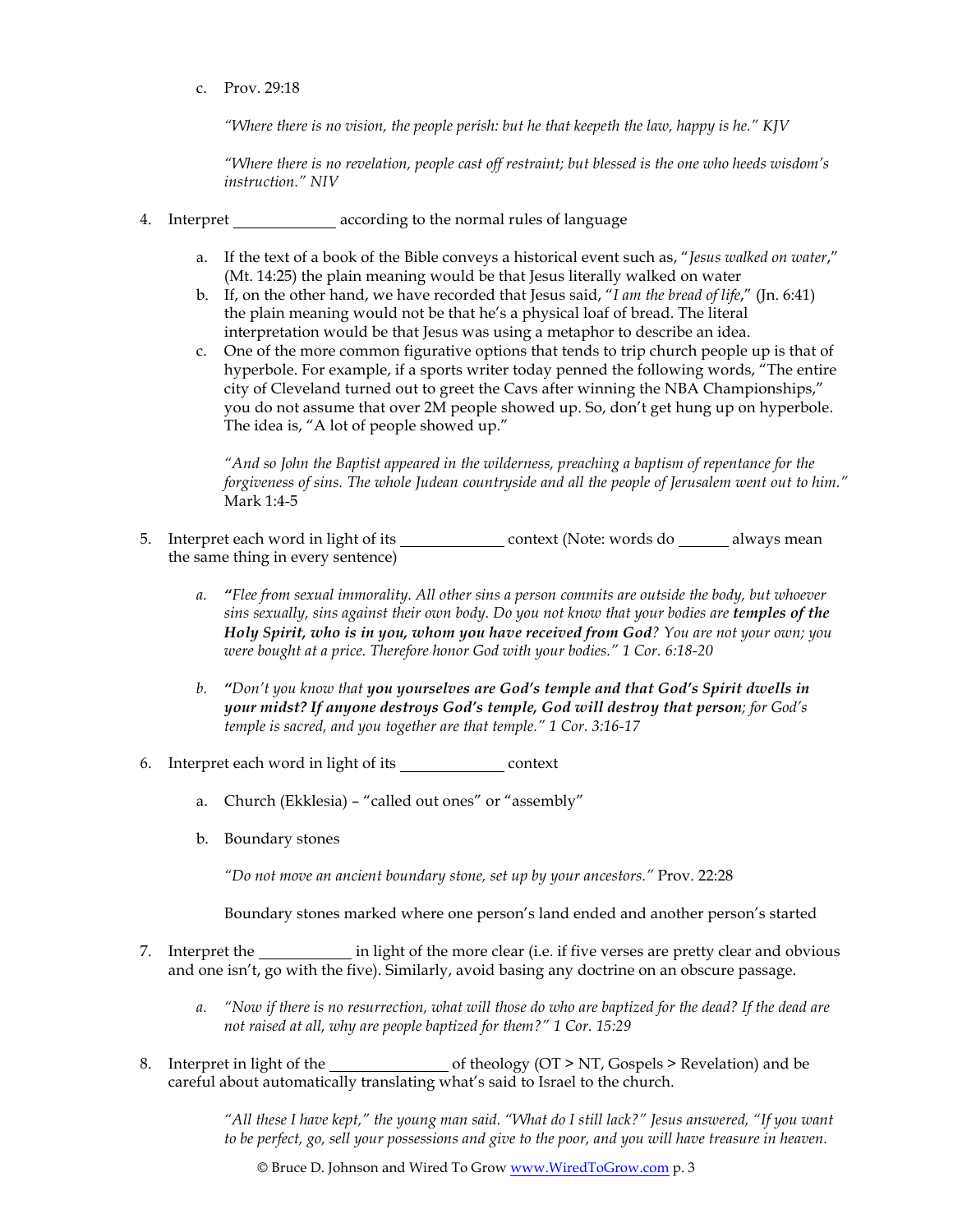*Then come, follow me." When the young man heard this, he went away sad, because he had great wealth. Then Jesus said to his disciples, "Truly I tell you, it is hard for someone who is rich to enter the kingdom of heaven."* Mt. 19:20-23

- 9. Biblical are only authoritative when there's a general related to them
	- a. *"Very early in the morning, while it was still dark, Jesus got up, left the house and went off to a solitary place, where he prayed."* Mark 1:35
	- *b. "While Peter was still speaking these words, the Holy Spirit came on all who heard the message. The circumcised believers who had come with Peter were astonished that the gift of the Holy Spirit had been poured out even on Gentiles. For they heard them speaking in tongues and praising God. Then Peter said, "Surely no one can stand in the way of their being baptized with water. They have received the Holy Spirit just as we have." So he ordered that they be baptized in the name of Jesus Christ. Then they asked Peter to stay with them for a few days."* Acts 10:44-48
- 10. Interpret your in light of scripture, not the reverse
	- a. *"When the day of Pentecost came, they were all together in one place. Suddenly a sound like the blowing of a violent wind came from heaven and filled the whole house where they were sitting. They saw what seemed to be tongues of fire that separated and came to rest on each of them. All of them were filled with the Holy Spirit and began to speak in other tongues as the Spirit enabled them.*

*Now there were staying in Jerusalem God-fearing Jews from every nation under heaven. When they heard this sound, a crowd came together in bewilderment, because each one heard their own language being spoken. Utterly amazed, they asked: "Aren't all these who are speaking Galileans? Then how is it that each of us hears them in our native language? Parthians, Medes and Elamites; residents of Mesopotamia, Judea and Cappadocia, Pontus and Asia, Phrygia and Pamphylia, Egypt and the parts of Libya near Cyrene; visitors from Rome (both Jews and converts to Judaism); Cretans and Arabs—we hear them declaring the wonders of God in our own tongues!"* Acts 2:1-11

- 11. Interpret scripture in light of
	- a. Prayer
		- *i. "You may ask me for anything in my name and I will do it." John 14:14*
		- *ii. "If you remain in me and my words remain in you, ask whatever you wish, and it will be done for you." John 15:7*
		- iii. *"Therefore I tell you, whatever you ask for in prayer, believe that you have received it, and it will be yours." Mark 11:24*
	- b. Christians and Sin
		- *i. "No one who is born of God will continue to sin, because God's seed remains in them; they cannot go on sinning, because they have been born of God."* 1 John 3:9
		- ii. *"If we claim to be without sin, we deceive ourselves and the truth is not in us."* 1 John 1:8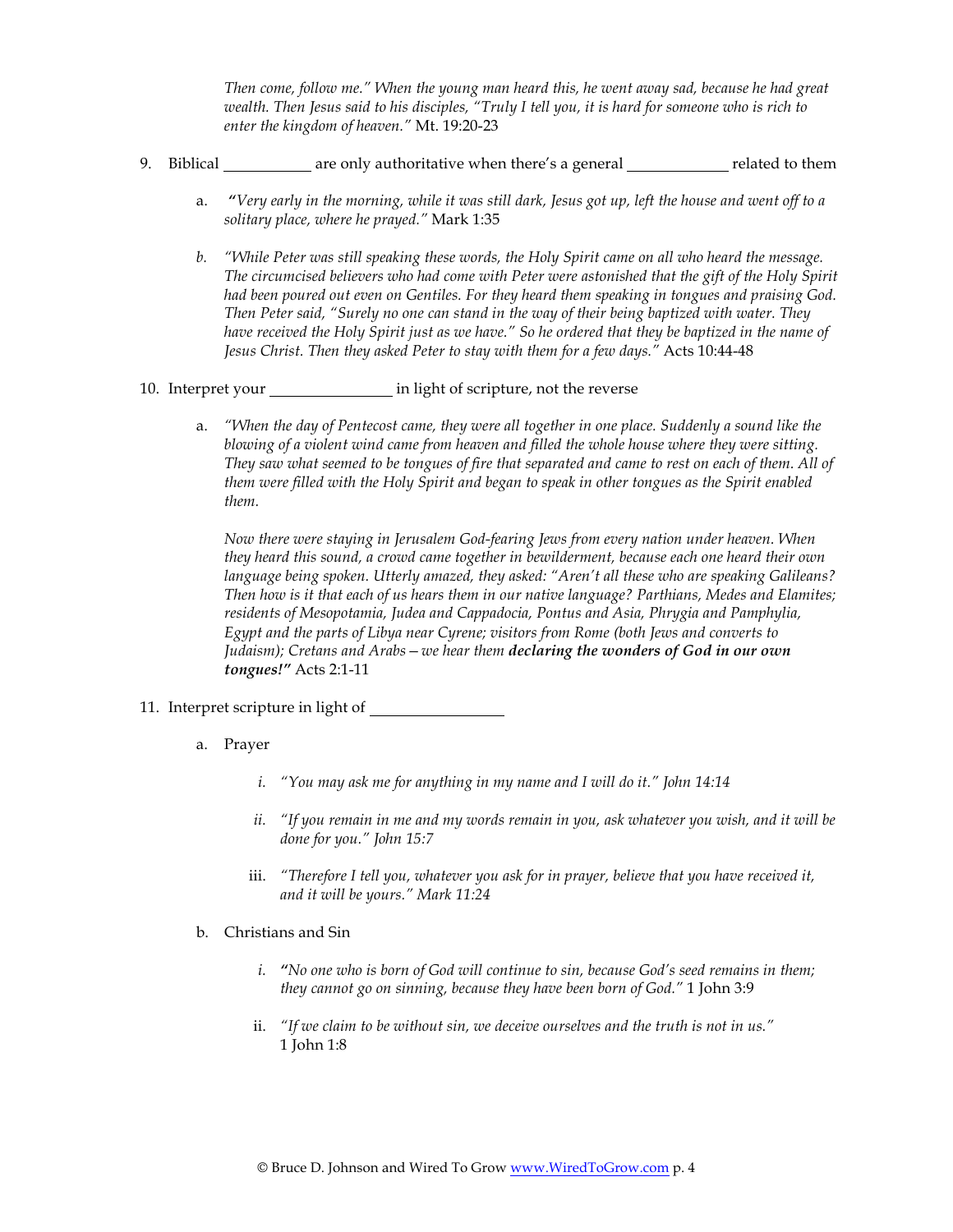#### c. The Role of Women

- *i. "I do not permit a woman to teach or to assume authority over a man; she must be quiet. For Adam was formed first, then Eve. And Adam was not the one deceived; it was the woman who was deceived and became a sinner."* 1 Tim. 2:12-14
- *ii. "Greet Andronicus and Junia, my fellow Jews who have been in prison with me. They are outstanding among the apostles, and they were in Christ before I was."* Rom. 16:7
- *iii. "Meanwhile a Jew named Apollos, a native of Alexandria, came to Ephesus. He was a learned man, with a thorough knowledge of the Scriptures. He had been instructed in the way of the Lord, and he spoke with great fervor and taught about Jesus accurately, though he knew only the baptism of John. He began to speak boldly in the synagogue. When Priscilla and Aquila heard him, they invited him to their home and explained to him the way of God more adequately."* Acts 18:24-26
- *iv. "For all of you who were baptized into Christ have clothed yourselves with Christ. There is neither Jew nor Gentile, neither slave nor free, nor is there male and female, for you are all one in Christ Jesus."* Gal. 3:27-28
- 12. Interpret in light of the of the sentence
	- *a. "Do not get drunk on wine, which leads to debauchery. Instead, be filled with the Spirit."*  Eph. 5:18
	- *b. "For John baptized with water, but in a few days you will be baptized with the Holy Spirit."*  Acts 1:5
- 13. When appropriate, use \_\_\_\_\_\_\_\_\_\_\_\_\_\_\_ to shed light on texts that reference something scientific
	- a. If God made the world (and he did), then what we observe in the world should reinforce what we see in the text (Note: this should be true of any of the sciences)
	- b. However, be careful because what we "know" to be true in science often changes (i.e. scientists like to convey that "scientific truth" is fixed but frequently those "truths" change when new discoveries are made).
	- c. That said, science can help shed light on interpretive tasks. For example,
	- d. *"And God said, "Let there be light," and there was light. God saw that the light was good, and he separated the light from the darkness. God called the light "day," and the darkness he called "night." And there was evening, and there was morning—the first day."* Gen. 1:3-5
	- e. *"This is the account of the heavens and the earth when they were created, when the Lord God made the earth and the heavens."* Gen. 2:4 ("in the day of their making" is a more accurate translation)
	- f. Yom = 24 hour day or a period of time
- 14. Interpret in light of the office of the book or passage you're studying
	- a. The Bible contains a variety of genres (Law, Historical, Poetical, Wisdom, Prophetical, Narrative, Gospel, Epistle, etc.)
	- b. Next week our entire session will be devoted to this interpretive principle

## II. Avoid Making These Rookie Mistakes